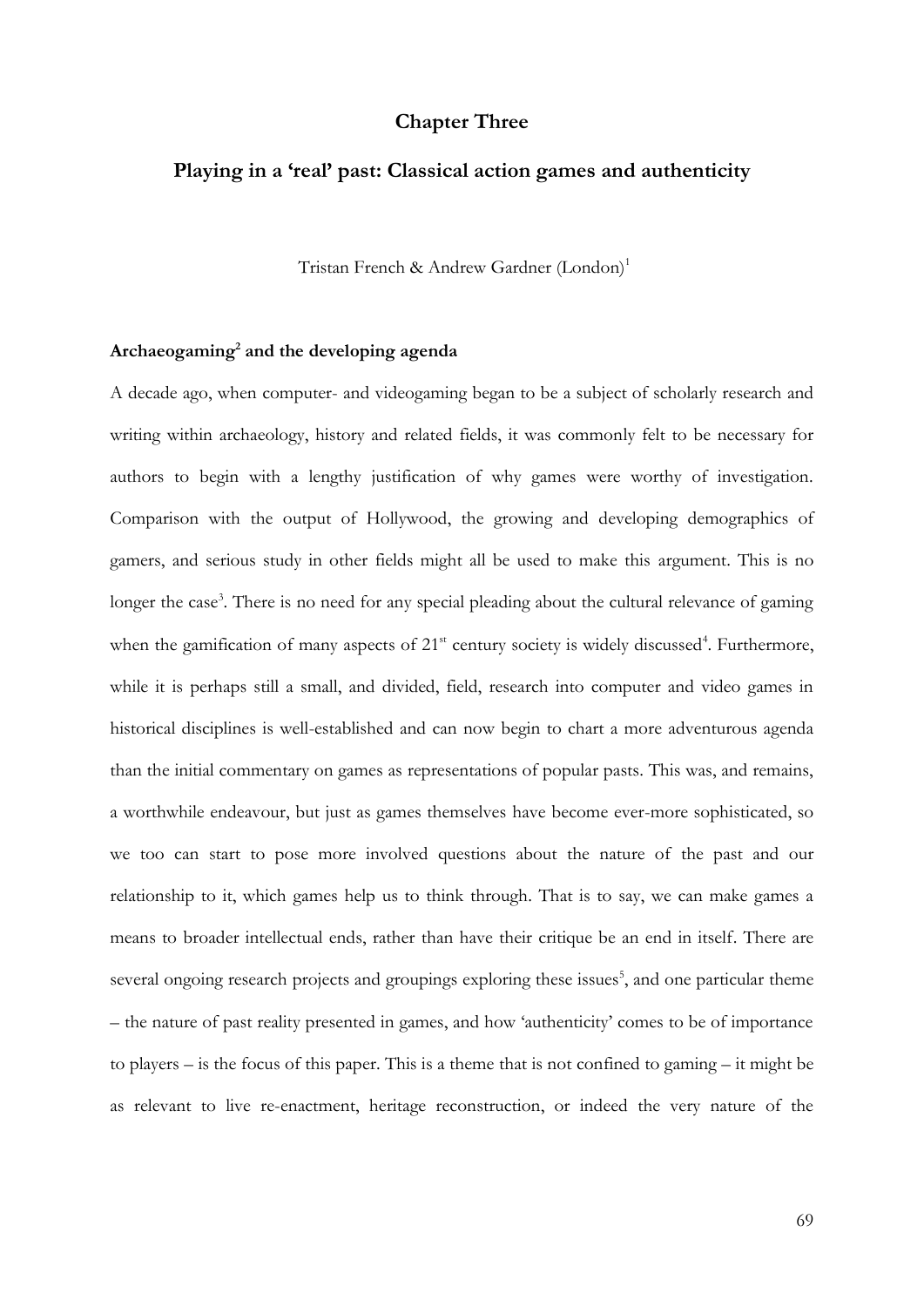archaeological imagination – but games have particular utility in helping us to develop our ideas about it.

This is precisely because of the uniquely interactive character of games, which is of course a major factor in their increasing popularity and central to much discussion in games studies. Here, this aspect is relevant in allowing us to encompass not only authenticity of representation, but also authenticity of experience, in our consideration of popular engagement with the past. As we will see in our two case-studies, the former is an important theme, and not only to historical or archaeological commentators, but also to the wider gaming public, and to gaming journalists. It may be, though, that authenticity of representation – that is to say, accuracy of material features of a particular past context, and historical integrity with respect to depicted events – is significant because it helps to facilitate a further level of 'authenticity' – that of experiential immersion into a past which 'feels real'<sup>6</sup>. This in turn has interesting implications for the nature of cultural definitions of 'reality' in the 21<sup>st</sup> century<sup>7</sup>. Games are interesting in this regard because while they may be regarded as inherently inauthentic in relation to experience, in that the immersion of a gamer in a game is manifestly a different phenomenon to the life of an ancient Roman (or whatever), paradoxically they do at least require an active engagement with a perceived world in ways which no other media demands. This is in fact closer to the lived realities of the past than watching a film<sup>8</sup>. In addition, therefore, to the gamification of teaching<sup>9</sup>, historical research<sup>10</sup>, and public engagement agendas in archaeology and heritage<sup>11</sup> – among other developing applications – we can consider use games as tools to think with when addressing fundamental questions about our orientation to the past, in the classical or any other period. In this paper, we will develop this argument via two case-studies, both of action/adventure games. We have chosen this genre both because of its inherently more experiential perspective, compared for example to strategy games which take a 'god's eye-view', and because authenticity, particularly of representation, is much discussed in relation to recent titles. Indeed, our first case study–*Ryse: Son of Rome*–illustrates how the inclusion of fantastical story elements does not give a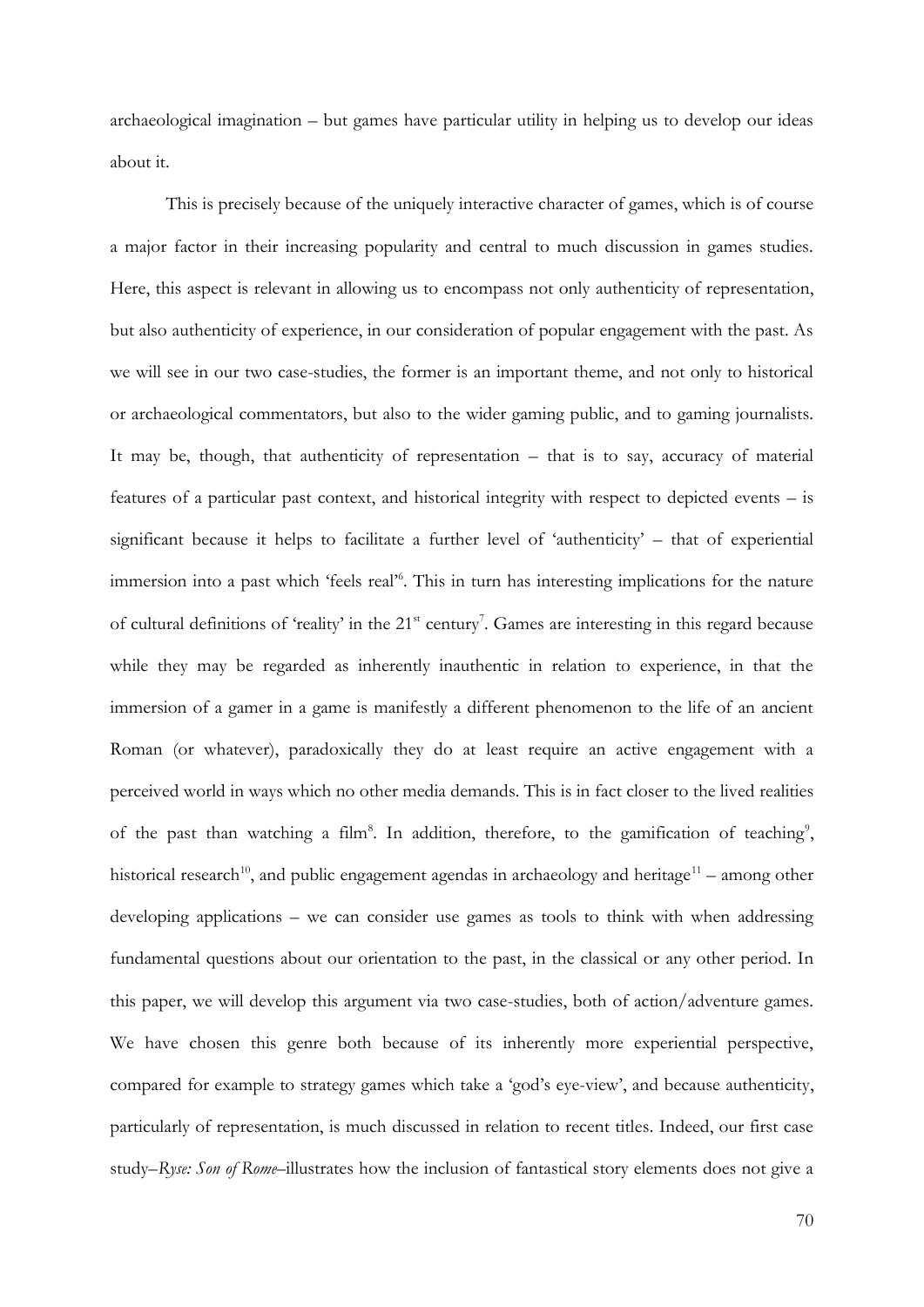games developer a 'free pass' to ignore historical context, in the eyes of players and reviewers. Our second case-study, the *Assassin's Creed* series, shows how greater investment in representational authenticity creates greater immersion and greater gameplaying satisfaction – and therefore greater experiential authenticity – such that successive iterations of the game are making more and more of this feature. This in turn shows that archaeologists, historians, and games developers can be allies in exploring playable pasts.

#### **Fantastic pasts: Ryse: Son of Rome**

When a game is set against a historical backdrop and the developers choose to diverge from the archaeological/historical record as it is widely understood, gamers and reviewers notice. Perhaps one of the most prominent examples of this is the historical action/adventure title, *Ryse: Son of Rome*. A launch title for Microsoft's Xbox One in November 2013, *Ryse: Son of Rome* was criticised for its historical (in)accuracy, as well as for its linear, level-based design (as opposed to the openworld model favoured by other games of the genre). Indeed, while these might seem to be separate points of critique, they may in fact reveal relationships between different forms of authenticity. The game is set during the reign of the Emperor Nero, and the player takes control of a fictional Roman soldier, Marius Titus, on a quest for vengeance following the murder of his family. Whilst praised for its rendered environments and overall presentation, *Ryse: Son of Rome* was critically panned for its storytelling and obvious warping of a period of history that is very well-documented<sup>12</sup>. The fictionalised lineages and confused mythologies, as well as limitations in the gaming experience, led to a backlash for the title, which sold very poorly within its first month of release (at approximately 30,000 units). As of July 2018, the game has sold just 1.47 million units<sup>13</sup> which is not particularly noteworthy when compared to other releases of that year or other games within the genre – *Grand Theft Auto V* for example sold 26.75 million units worldwide, and *Call of Duty: Ghosts* 12.71 million<sup>14</sup>. Ryse: Son of Rome highlights a key issue which has less to do with developers choosing to 'alter history' but more that these choices were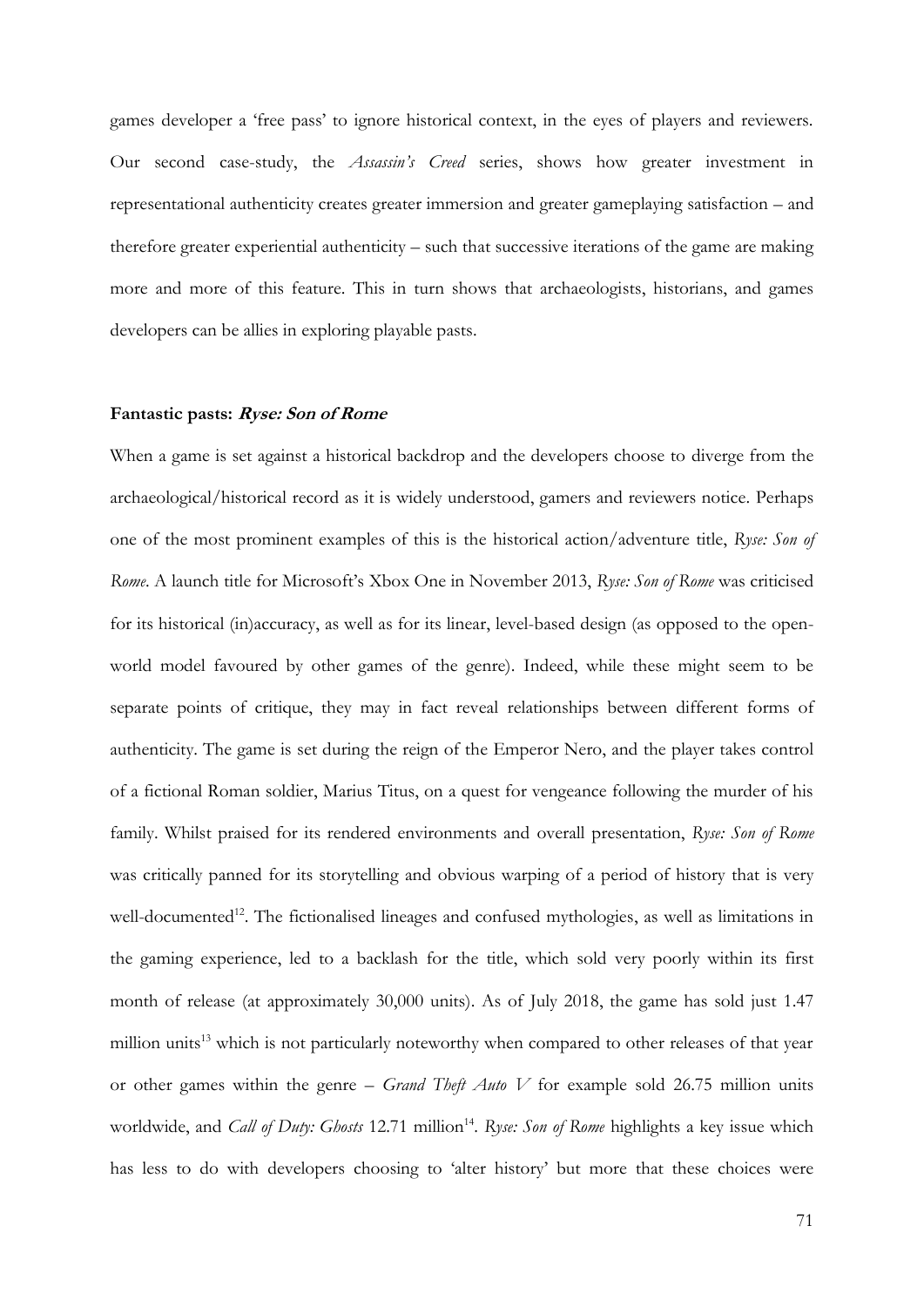noticed by gamers because they failed to enhance the game's story and had very little bearing upon the gameplay itself<sup>15</sup>. Indeed, beyond the deeper implications of the inter-relation of different forms of authenticity here, we might draw some encouragement from the negative response of gamers to a title that failed to justify its fictionalisation of a well-known historical period.

### *Distortion of historical figures and conflict of setting*

*Ryse: Son of Rome* is set against the backdrop of an invasion of Rome by Celtic barbarians, during the reign of Nero. Starting *in medias res* during a siege carried out by the characters Boudica and Damocles, the protagonist Marius, and the emperor, take refuge within Nero's concealed vaults, whilst Marius recounts the actions that had led him to the point of the siege (Nichols, 2014). One of the most jarring inaccuracies noticeable in this opening tutorial and cinematic of the game, is the fact that Nero is depicted as an aged emperor who has fathered two sons. As is well-known to Roman historians, Nero fathered no children and also died at the age of 30, meaning that *Ryse: Son of Rome* seems to present some form of fictionalised timeline following the year 68 CE, after Nero's historical death<sup>16</sup>. As Nichols also points out, it is also very well-known that while, during his reign, Nero did face an uprising from Boudica and the Iceni tribe, this rebellion was confined to Britain and quelled by Nero's general Paulinus. The British rebels had not attempted to reach mainland Europe, let alone Rome.

Nero is not the only historical figure to be portrayed in a wholly inaccurate way in *Ryse*. Queen Boudica is portrayed in the game as the daughter of a barbarian chieftain, King Oswald. Within the game Boudica assumes command of her tribe following her father's death at the hands of Nero's son Commodus during a ceremony of peace, eventually leading Boudica to storm Rome's centre with elephants and fully-fledged siege equipment<sup>17</sup>. Whilst Boudica's depiction in *Ryse: Son of Rome* maintains some elements of her historical background, it is all-too apparent that many liberties have been taken when adapting the warrior queen for the game.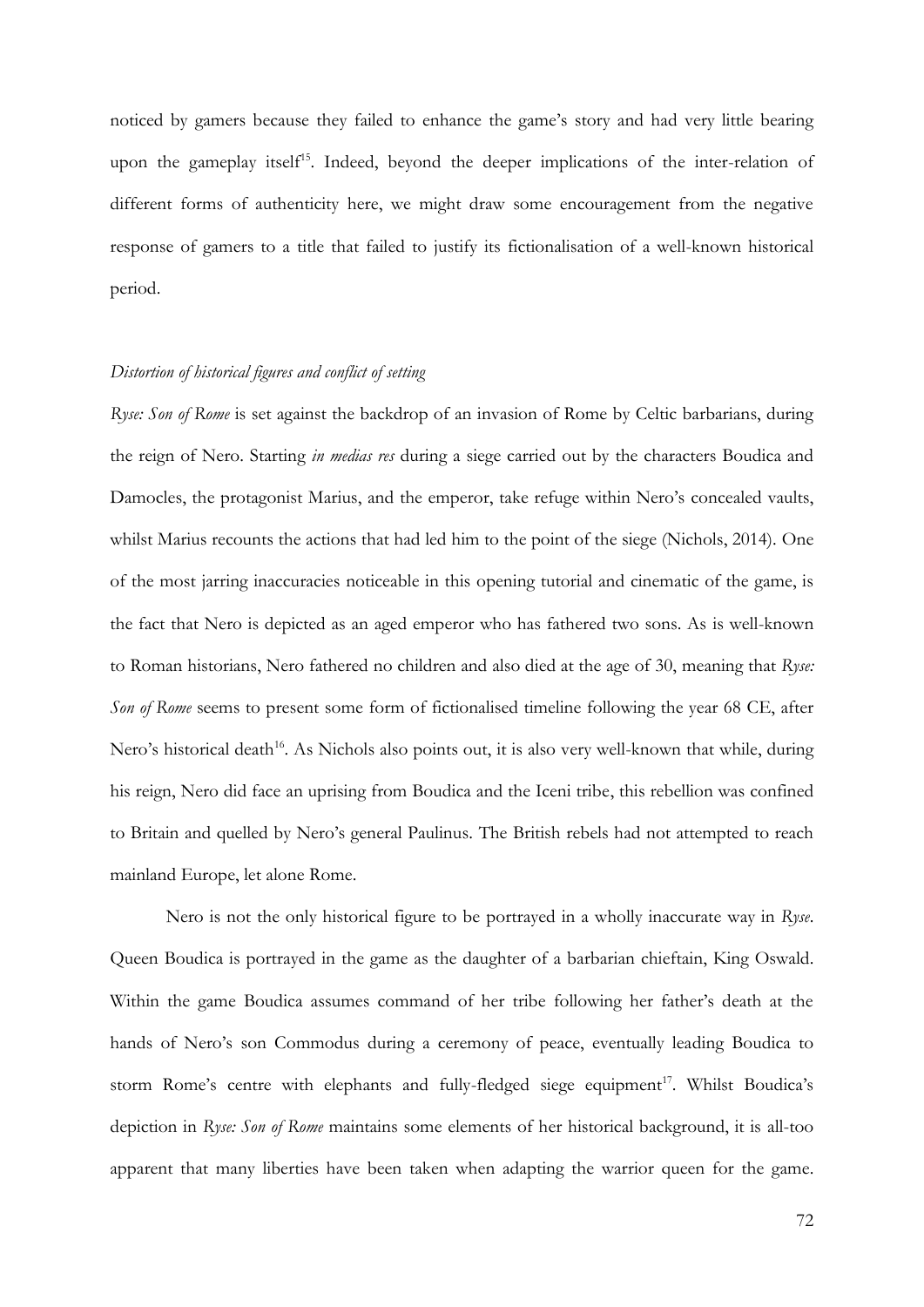Historically, Boudica did assume control over her tribe, the Iceni. However, this was assumed from her husband, Prasutagus, following his death, and the subsequent treatment of the Iceni by the Roman state led to the revolt against Rome, though there are also a range of other long-term factors<sup>18</sup>. Not only have known details been ignored by Crytek, but the character's motivations for a rebellion against Rome have been altered to suit the title's fantastical story<sup>19</sup>; it seems that a recognizable character name was the only aspect of Boudica relevant to the developer.

The fact that the in-game 'Celtic' barbarians have access to a full arsenal of siege equipment, as well as war-mounted elephants and even gunpowder and explosives further illustrates the liberties taken by developers Crytek in order to suit *Ryse: Son of Rome*'s action-driven gameplay. Indeed, this points to an overlap between gaming and cinematic representational tropes<sup>20</sup>, which enfolds one of the other Roman characters in the game. Nero's in-game son Commodus obviously stands out as a further fictionalisation. Historically, of course, Commodus was the son of Emperor Marcus Aurelius, eventually becoming emperor himself. Nichols highlights the fact that the character of Commodus would be familiar to fans of the awardwinning 2000 film *Gladiator*, as the film's central antagonist, and he suggests that this is the main reason for the character's inclusion in the game<sup>21</sup>. This would echo the way in which elements of 'Brand WW2' come to be transposed between movies like *Saving Private Ryan* and games like Medal of Honor<sup>22</sup>.

It is not just the game's protagonists that were highlighted in some of the critical reaction that *Ryse* received. The environment of the game has also been highlighted as containing various elements which are out-of-place within the relevant time period. Probably the most prominent example of this is the presence of both Hadrian's Wall and the Antonine Wall, constructed from the years 122 CE and 142 CE respectively. Of course, while some of the game's critics recognised that there are bound to be inaccuracies in games set in historical time-periods, they have argued that a basic level of sympathy for the time period must be adhered to when presenting this material to the public<sup>23</sup>. Another spurious inclusion, highlighted by Nichols, is the construction of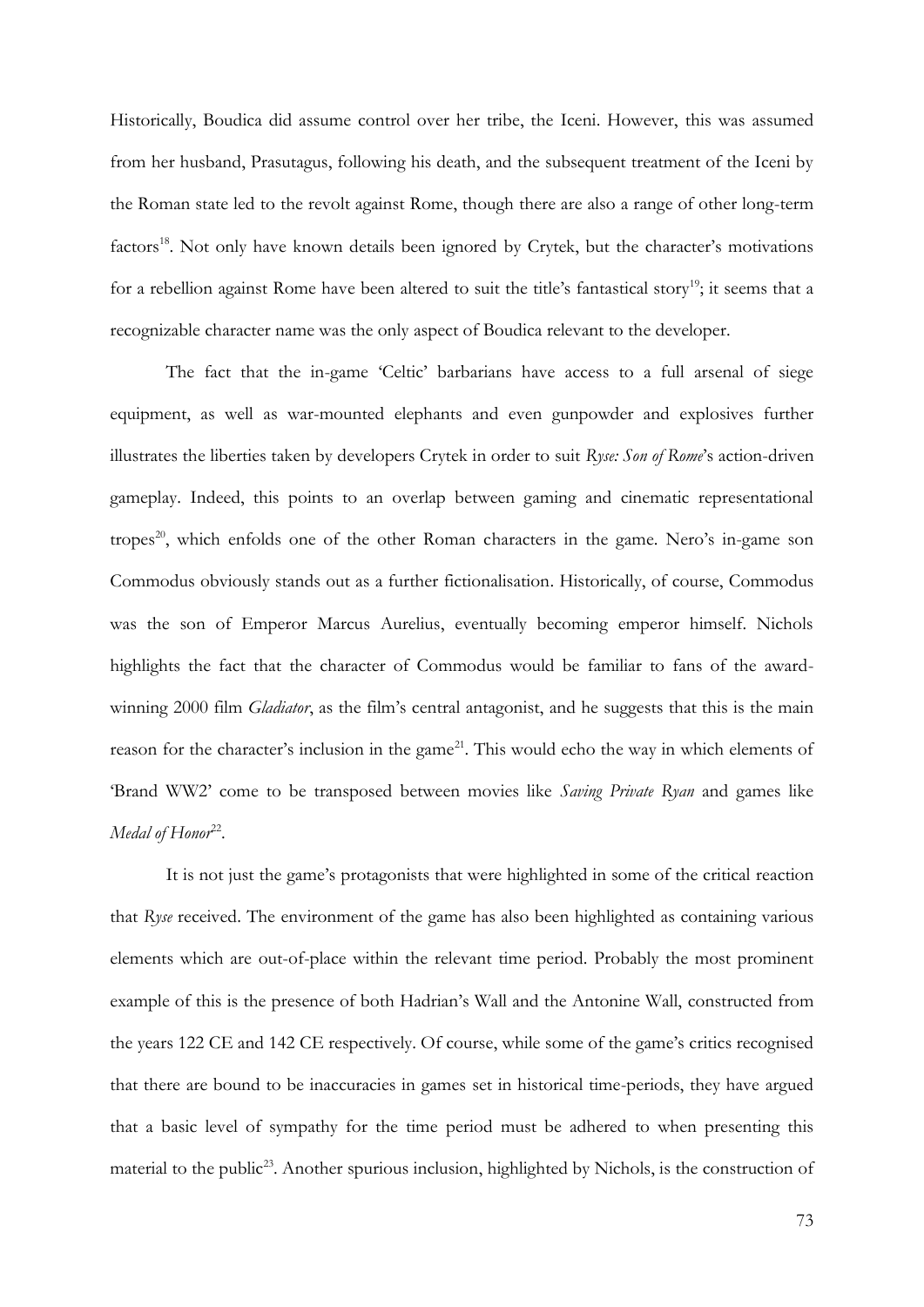a giant wicker man, built in the game as the method of Commodus' execution by the Caledonian barbarian tribe. Whilst there is a brief (and probably derivative) reference to this in Caesar's account of Gaul, there is no corroborative evidence of any such practice, and this seems to be another cinematic reference-point, not least to the eponymous classic horror movie set in an isolated pagan community in modern times.

The depiction of the Northern British tribes themselves is another point of contention. Nichols<sup>24</sup> discusses the Caledonian tribes, who occupied what is now Scotland, and their depiction in the game as bone-wearing, club-wielding, brutish barbarians. Whilst it is known that Caledonia (or the region named so in the game) was not densely settled at the time of *Ryse*'s setting, it was far from the dense, dark woodland that is rendered in the game. Interestingly, Nichols suggests – perhaps charitably – that this might be based on Roman opinion about Caledonia at the time, as Roman writers were obviously working mainly with certain stereotypes about the lands and peoples of Britain<sup>25</sup>. The clothing worn by the Caledonians in Ryse, featuring goat/cow skull helms and armour of leather and bone, is also part of this, and again echoes cinematic conventions in films like *King Arthur* and *The Eagle*, now reiterated again in the Sky tv series *Britannia*. Overall it is apparent that major liberties were taken with the historical setting of the game, from anachronistic siege equipment, to fictionalised character depictions and landscapes derived from deep-rooted stereotypes. Though extreme in this case, such inaccuracies are perhaps to be expected in an action/adventure game that treats a historical period as somewhat of a fantasy setting. What is interesting, however, is how these inaccuracies enfolded with poorly designed gameplay into a mixture that was not too popular with the gaming public.

### *Gameplay and player limitations*

The action/adventure genre often deploys a 'sandbox' map<sup>26</sup>. Unlike more open-ended role playing games (such as *Assassin's Creed: Origins*; see below), a sandbox map contains elements of open-world environments to encourage exploration and discovery of new locales, but also limits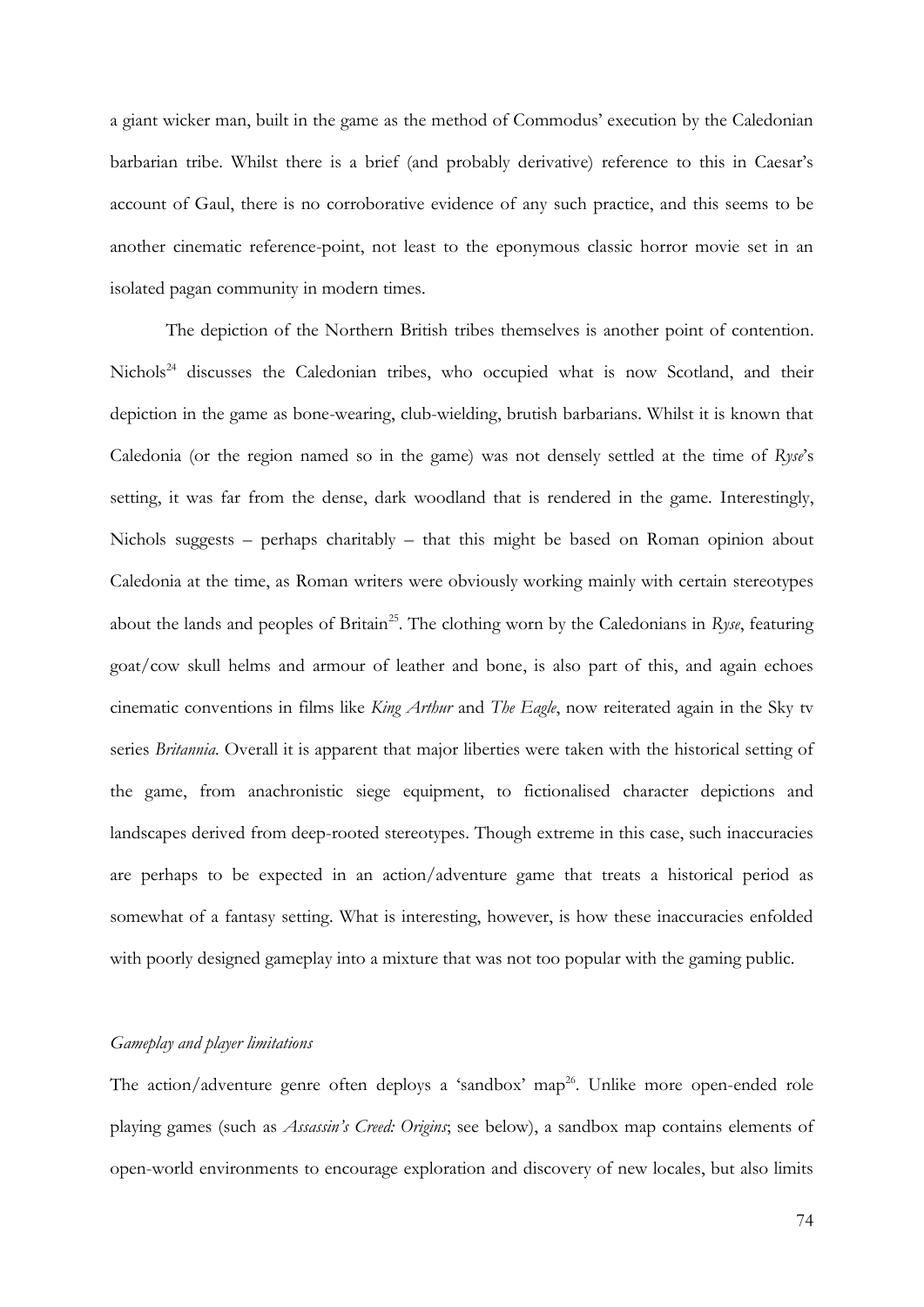the area of play so that the player cannot veer too far from the tasks and missions at hand<sup>27</sup>. However, *Ryse*'s gameplay could not be further from this model, with each game's stage following a very linear chain of operations, combined with a predictable, repetitive combat system<sup>28</sup>. During each stage of the game, players are presented with waves of enemies, which can only be reached by defeating previous waves, comparable to games developed by Capcom, such as *Bayonetta* and the acclaimed *Devil May Cry* series.

Despite being set during an intriguing historical period, Crytek chose to limit player exploration with *Ryse*, having the player reach wing-emblazoned overhead markers to complete objectives, rather than allowing the player the freedom to explore and develop an immersion in the time-period that might be turned to their advantage in later missions<sup>29</sup>. Ryse also utilised cinematics and quick-time events (interactive moments within cut-scenes/cinematics), that can only be executed by specific button prompts, for much of its combat, and this has been highlighted by critics as damaging to the game itself by removing key elements of player involvement. Jenkins mentions this as a major drawback for the game, as well as noting the historical inaccuracies, and explains that the limitations to player engagement and interaction with the surrounding terrain/areas, including monuments such as the Colosseum<sup>30</sup>, lead to a system of 'player hand-holding', as they are constantly given instructions throughout the game. Walton expands on this, stating that whilst *Ryse* may have been marketed as having a larger scale environment in the lead-up to the game's release, it was soon evident from player and professional reviews reveal that the final product presented gamers with a much narrower scope<sup>31</sup>.

While evaluating the precise balance between gameplay limitations and historical inaccuracy in accounting for the poor response to the game would require detailed audience research, the way these two themes have been highlighted by different critics shows both some of the problems historical games can pose, but also ways forward. The heavily fictionalised historical interpretations are obviously likely to draw scorn from specialist critics, but they can also be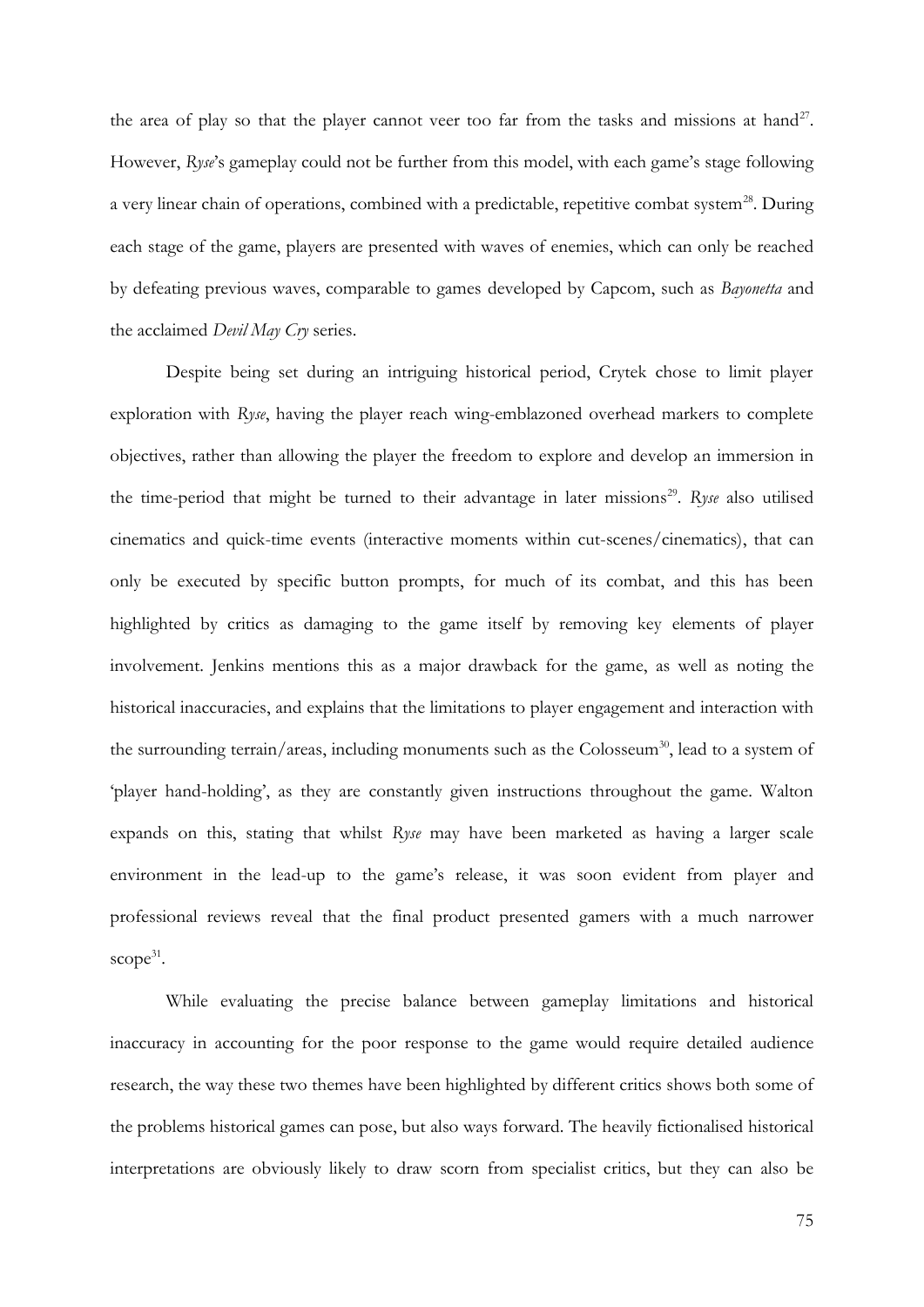detected by a wider audience of players, and Crytek's effort is conspicuous by its lack of more indepth knowledge presented in other games of the historical fiction genre (Stuart, 2010). The limited representational authenticity is more significant, though, when linked to the lack of player involvement and influence in both the story and ultimate outcome of the game. As highlighted by Nichols, Hoggins, and Walton<sup>32</sup>, the narrow scope offered by *Ryse* presents players with iconic historical surroundings, but considerably curtails the parameters for exploring the regions of Rome and *Britannia* in-game. It is apparent that players are not able to deviate from a given path in the game, and whilst cinematics and quick-time battle animations may have showcased the graphical capabilities of the Xbox One, *Ryse* did not aim to depict both the chosen period of the game nor serve to engage players beyond a storytelling level<sup>33</sup>. Whilst games such as *Ryse* might be seen as justifying dismissive treatment of gaming by scholars, the responses to the game, and its poor sales compared to games like the *Assassin's Creed* series, starts to indicate that the public is alert to more nuanced forms of authenticity in other games, and that this is revealing of deeper trends. *Ryse*'s problems are thus more effectively observed when compared to other titles of historical fiction and the action/adventure genre, which have succeeded where Crytek's model did not.

### *Modes of authenticity*

As discussion of the nature and utility of games set in historical periods has developed, so authenticity has become an understandably key issue. Hitherto, traditional disciplinary boundaries have somewhat siloed the debate in history, archaeology, and classics, but – as this volume as a whole will demonstrate – there is much common ground in the concerns of scholars across these fields. As noted in the introduction, the initial focus on critique of authenticity of representation has developed in new directions, though the example of *Ryse* illustrates why this is still worthwhile. Some of the ways in which *Ryse* fits into a wider pattern of particular conventions of representational (in)authenticity have already been mentioned in the foregoing. Use of cinematic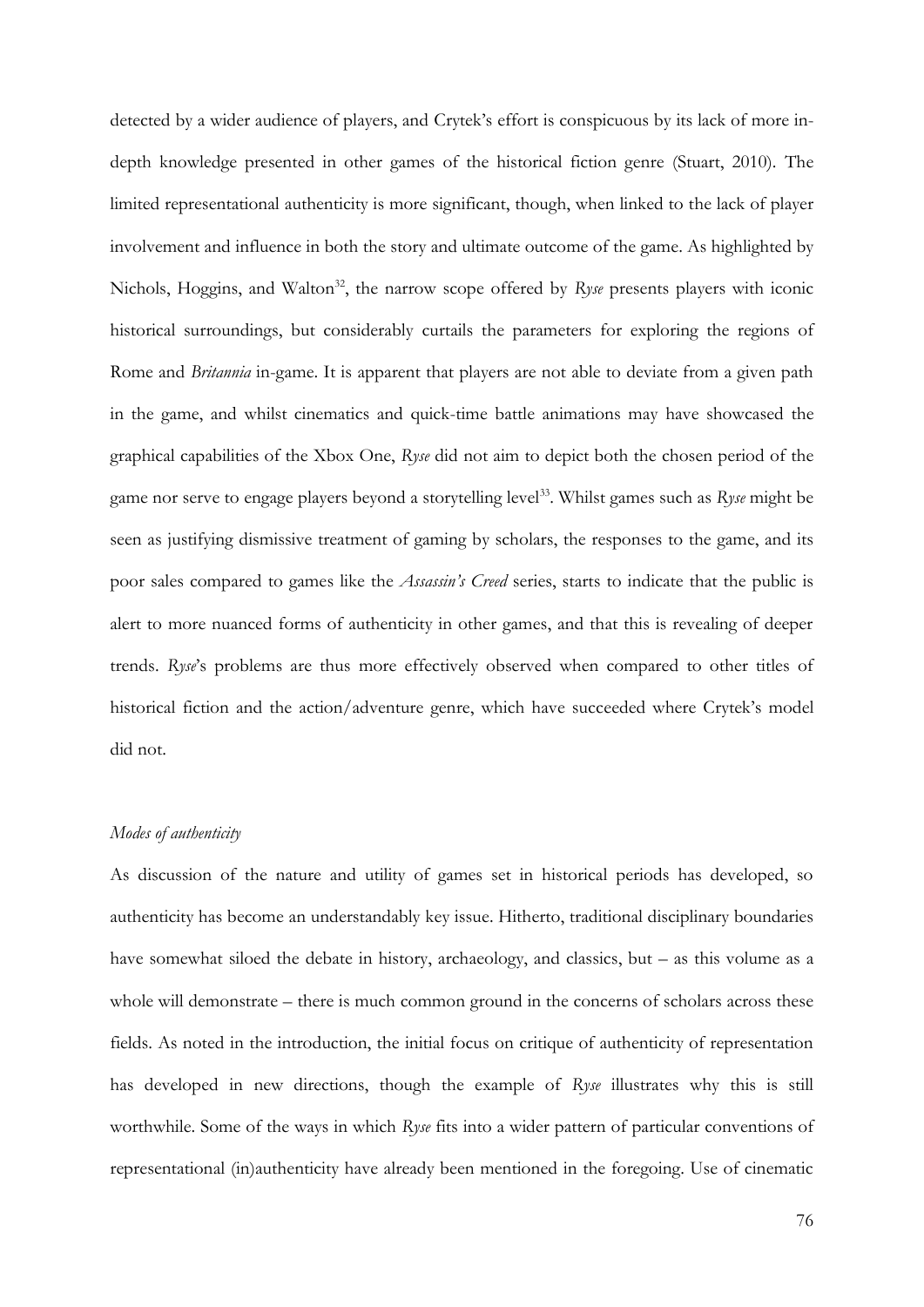tropes, for example, is clear, and as Salvati and Bullinger have shown with games set in World War  $2^{34}$ , this is a common feature of historical games. In itself this raises some interesting questions about whether people are judging the authenticity of representation with respect to a 'real' past, that they have experienced from visiting actual places or museums, or academic sources, or a past mediated by the creators of other visual media<sup>35</sup>. Of course, in reality there is no such thing as an unmediated past<sup>36</sup>, and this is precisely where we reach the limits of the representational mode of authenticity, on which more below. Other conventional tools which games developers use to convey authenticity in representation, which are highlighted by Salvati and Bullinger, include 'technological fetishism', which typically applies most to weapons and military equipment in both action/adventure and strategy games<sup>37</sup>. Certain aspects of the material world are highlighted which are important in gameplay but which also have well-documented real-world referents. This, along with the documentary authority conveyed by real historical figures<sup>38</sup>, is an area that *Ryse* did not particularly succeed in, and which laid its developers open to criticism, as gamers do indeed notice problems in these areas. This is why modification of games by users ('modding') is often done to create more technically accurate graphics rather than fix more ambiguous issues, though the former are perhaps easier to address from a technical point of view<sup>39</sup>. Again, though, even with very well-documented periods, we soon run into the problem that representation of the past is always mediated and can never be perfect, and indeed that this was also true in the past itself. Past people had a patchy understanding of the world they lived in and its historical composition<sup>40</sup>. This realisation actually takes us closer to the virtue of the unique quality of games: players don't just want to represent the past, but to relive it.

Authenticity of representation is thus an important part of the story when it comes to the successful creation, and enjoyable playing of, historical games, but it is only a part. The other major element is authenticity of experience, which builds upon reasonably accurate material world-building but also has a lot to do with gameplay mechanics. *Ryse* failed on both counts, whereas games in the *Assassin's Creed* series, as we will shortly discuss, have succeeded in both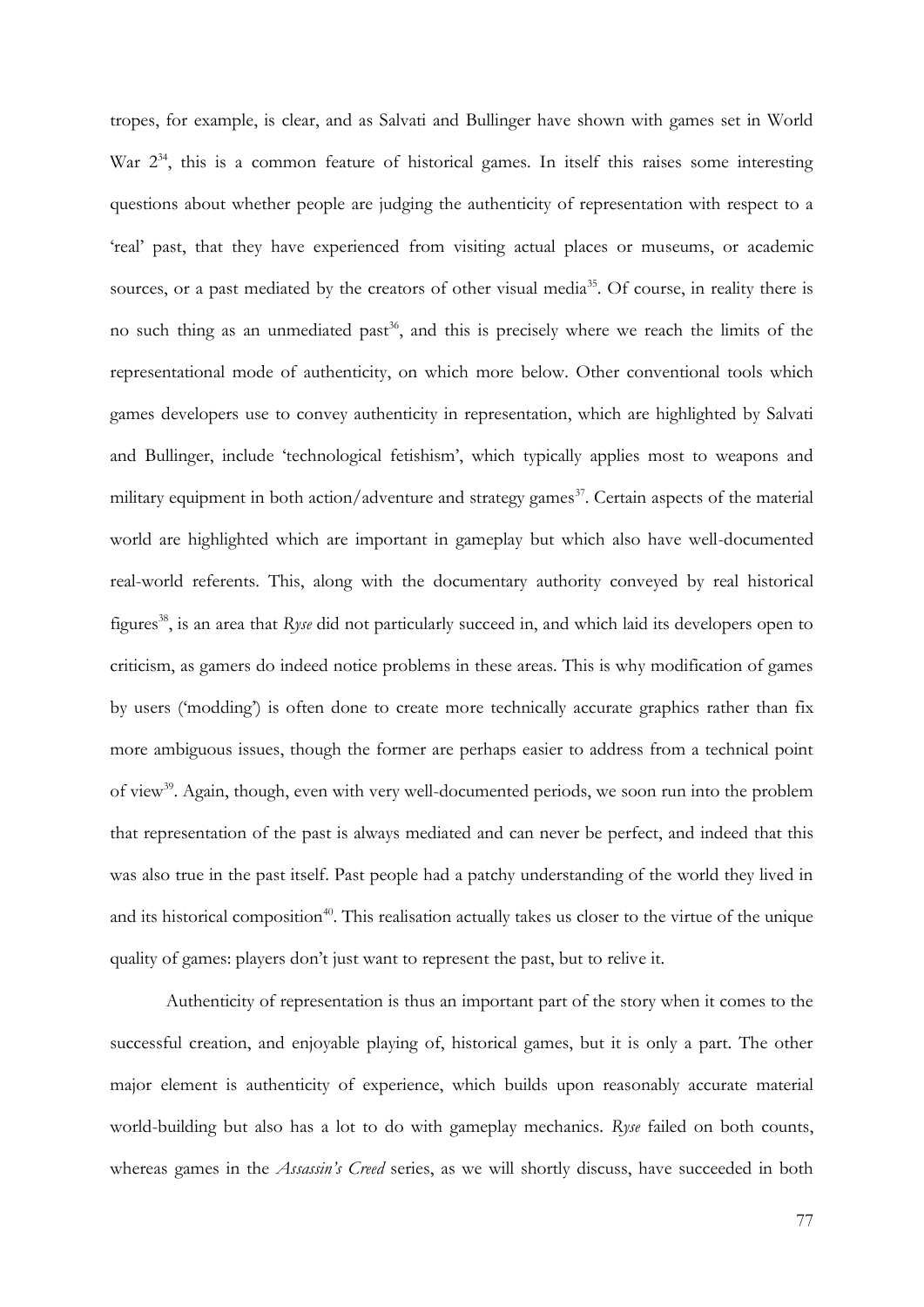areas – and indeed got better at it as the developers have realised what players want from the game. What this seems to constitute, for a lot of gamers, is an experience which transcends the passivity of watching a film or tv show set in a historical period – as accurate and/or entertaining as this might be – and moves closer to something like re-enactment<sup>41</sup>, but might actually be felt to be even more 'real' than the latter, because it takes place in a fully real 'past' world with fewer jarring abutments against contemporary life. As long as the game presents an environment which is 'real enough<sup>'42</sup>, which means not only that it conveys a sense of historical accuracy but also that its gameplay mechanics, modelling of physics and so on are plausible to the player, then the gamer can be immersed in the environment to the exclusion of the outside world. Beyond this, Hong has argued that gamers are seeking in the digital past an escape to 'authentic' living – in the sense of being alive at a time, and doing the kinds of activities within that time, when something significant was at stake<sup>43</sup>. Thus to fight in a battle in the ancient world becomes a more 'real' experience – because life and death is at stake – than the humdrum safety (or everyday stresses) of much modern living. Games are thus in some ways part of new relationships between people and their pasts, but at the same time replicating much of the function of mythologies and ritual acts of previous cultures<sup>44</sup>. How they do this can be effectively demonstrated by the example of games from the *Assassin's Creed* series.

### **Realism and representation: Assassin's Creed**

'Who are we, who have been so blessed to share our stories like this? To speak across centuries?' Ezio Auditore de Firenze, *Assassin's Creed II*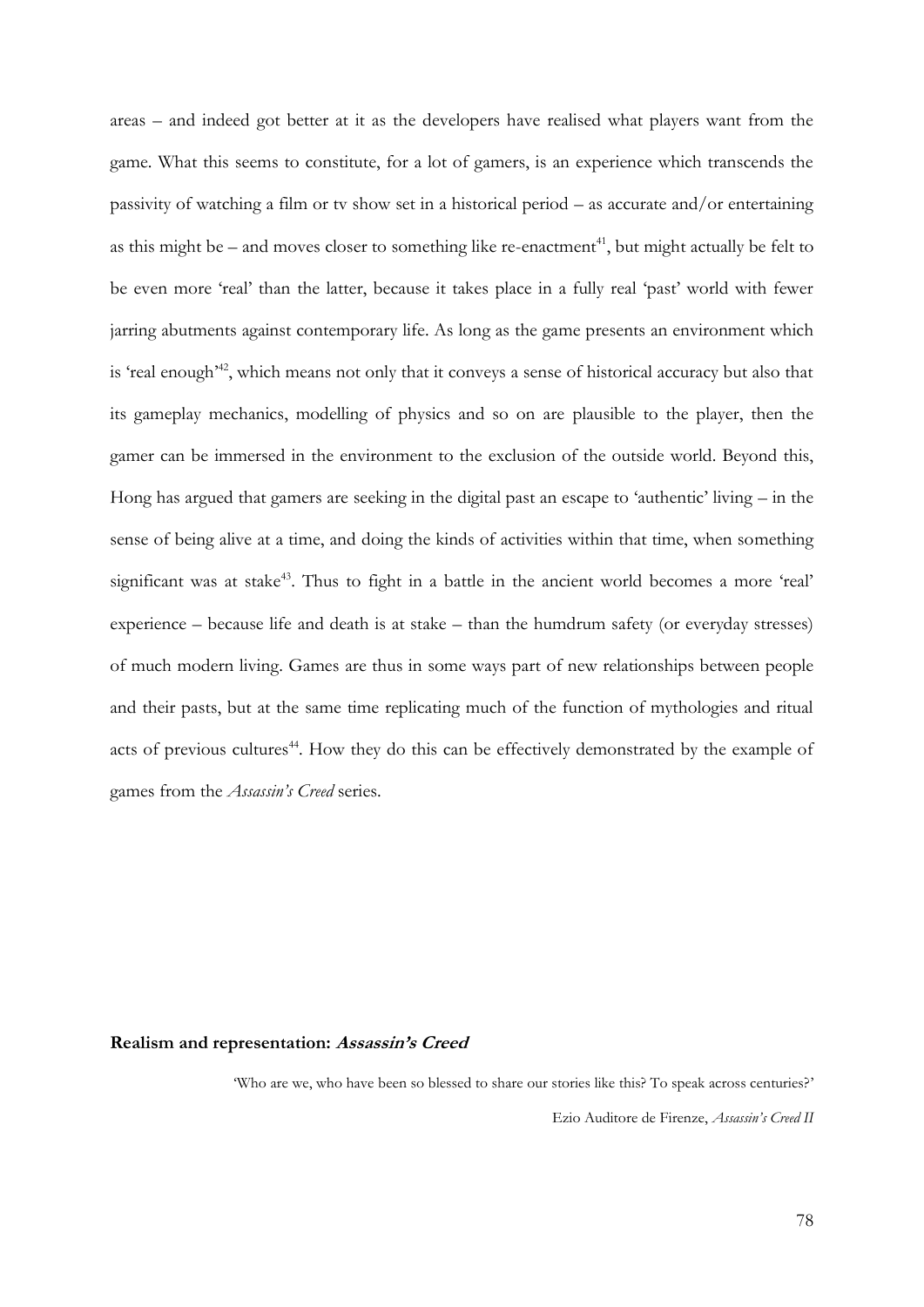The *Assassin's Creed* series, as a mainstream gaming title, has become a household name in the past decade. With the game reaching a clear milestone with its ninth canon release, it is useful to view the arc of the series' development. The inaugural title was released in 2007, by developer/publisher Ubisoft, to widespread critical acclaim. The popularity of the series has arguably climbed since, with each main title in the series exploring a different period of history (Table 1).

| <b>Game Title/Release Year</b>         | <b>Historical Setting</b>                                         |
|----------------------------------------|-------------------------------------------------------------------|
| Assassin's Creed (2007)                | The Third Crusade, 1191 CE                                        |
| Assassin's Creed II (2009)             | Renaissance Italy (15 <sup>th</sup> /16 <sup>th</sup> Century CE) |
| Assassin's Creed: Brotherhood (2010)   | Renaissance Italy (16 <sup>th</sup> Century CE)                   |
| Assassin's Creed: Revelations (2011)   | Constantinople, 1511 CE                                           |
| Assassin's Creed III (2012)            | American Revolutionary War, 1754-1783 CE                          |
| Assassin's Creed IV: Black Flag (2013) | Golden Age of Piracy, 1715 CE                                     |
| Assassin's Creed: Unity (2014)         | French Revolution, 1789 CE                                        |
| Assassin's Creed: Syndicate (2015)     | British Industrial Revolution, 1868 CE                            |
| Assassin's Creed: Origins (2017)       | Ptolemaic Egypt, 49 BCE                                           |
| Assassin's Creed: Odyssey (2018)       | Ancient Greece, 431 BCE                                           |

**Table 3.1**: *The Assassin's Creed* series

As of 2014, the franchise had sold over 73 million copies worldwide (which is thought to have increased to 100 million in  $2016)^{45}$ . However, with global recognition comes a wider scope for criticism, with the historical accuracy and potential educational benefit of each release in the series being called into question on online message boards/forums and gaming blogs<sup>46</sup>. This is where the overarching storyline of the series comes into play, as each historical setting must slot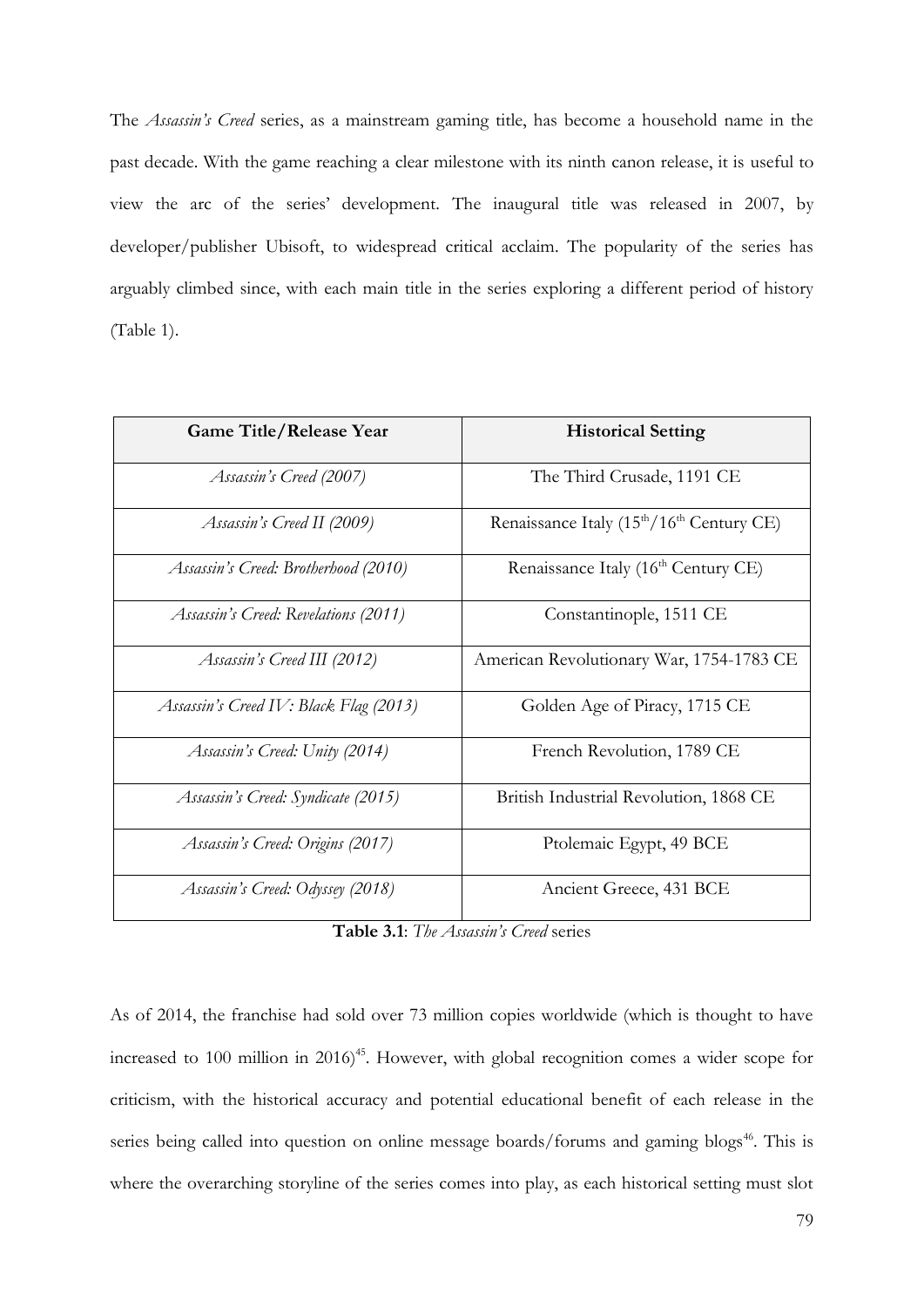into the grander narrative. Each game is focused on a (seemingly never-ending) conflict between the revolutionary order of Assassins and the reactionary faction of the Knights Templar, or their antecedents, as both chase after artefacts dubbed 'Pieces of Eden<sup>47</sup>. Due to the game's fantastical setting in the modern world, with a virtual-reality machine called 'the Animus' enabling the reliving of ancestral memories, the developer Ubisoft have been able to explore a wide range of historical timeframes, and allow for playful creativity as well as both modes of authenticity<sup>48</sup>. As a mechanic that allows the player to move into different past horizons, the Animus enhances the sensation of exploration within the games and is an interesting and indirect way to bring an archaeological approach to the series<sup> $49$ </sup>. The gameplay of the series, coupled with the continuous narrative between games, is of vital importance to consider when discussing the place of the series in the wider context of the relationship between archaeology and the virtual world.

### *Gameplay, exploration and customisability*

Whilst the *Assassin's Creed* releases are set against a vibrant historical backdrop, the central facet of the gameplay is based around stealth and adaptive exploration. The mechanics revolve around the location of targets and their subsequent termination, allowing the player to choose the most effective method of doing so. Meyers highlights that this mechanic, whilst appearing simple, is central to the potential educational prospects that the *Assassin's Creed* series might hold. Although the foremost thought for most players is the elimination of the target, through the element of free choice and exploration, the games indirectly allow players to adapt to their historical surroundings, to recognise and utilise the architecture and major landmarks to their strategic advantage. This in turn can generate a subliminal form of learning about the historical setting of the game<sup>50</sup>, further contributing to the use of history as a key game element<sup>51</sup>.

It is here that we introduce the series' arguably most acclaimed and inventive entry so far (at the time of writing), in 2017's *Assassin's Creed: Origins*, which is also directly relevant to the Classical context of this volume. Unlike previous releases in the franchise, which purely focused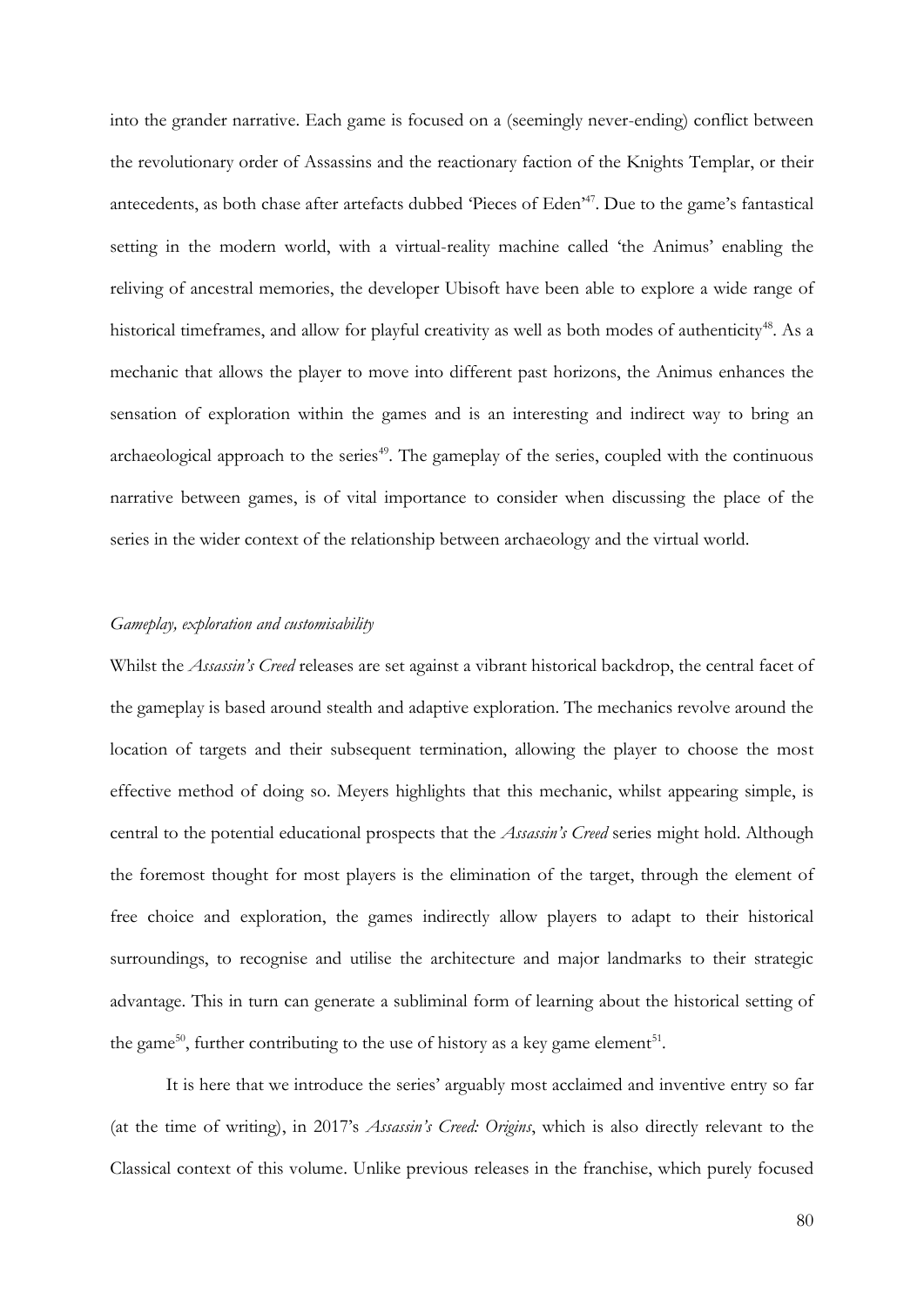on reaching objectives and eliminating targets, *Origins* expands upon the explorative nature of the series, rewarding innovation over completion. Set in Egypt during the Ptolemaic period, *Origins* focuses on the beginnings of the Assassin Order and the sparks of their battle against the Knights Templar. As a result, many of the series' previous tropes and signatures are gone, allowing Ubisoft to manipulate the origin story framework to introduce new game mechanics. Perhaps the most striking is the re-invention of the 'Eagle Vision' ability. In previous games, players could select a button to initiate a vision skill that would allow them to detect guards, enemies and targets, as well as explore key points in their surroundings<sup>52</sup>. However, in *Origins*, this mechanic is replaced by the pet Bonelli's eagle ('Senu') belonging to the main protagonist, Bayek. Not only is this bird of prey native to the Egyptian area, but it is utilised almost like a scout drone, to carry out reconnaissance from the sky (quite similar to the owl from fellow Ubisoft title, *Far Cry: Primal)*. Senu is not only used for spotting, attacking, and distracting enemies and targets, but also for tracking wild game and pin-pointing map locations in order to secure resources for armour and weapon upgrades<sup>53</sup>.

This leads on to another fresh element in *Origins*' reimagining of the series, in the now customisable weapons and armour mechanic, introduced in this release. Players can now carry multiple handheld weapons such as swords, pikes, bows, shields and the Egyptian khopesh (curved blade) which can be purchased from merchants or looted from guards and enemies<sup>54</sup>. These items can all be upgraded through completing side quests and hunting tasks, or using resources gathered from the indigenous wildlife, such as crocodiles and hyenas and hippopotami. Whilst this mechanic existed in its infancy in *Assassin's Creed IV: Black Flag*, in the game's whaling missions, these were used to unlock specific sets of clothing and armour, and it is only in *Origins* that we see this depth of customisability for individual player elements.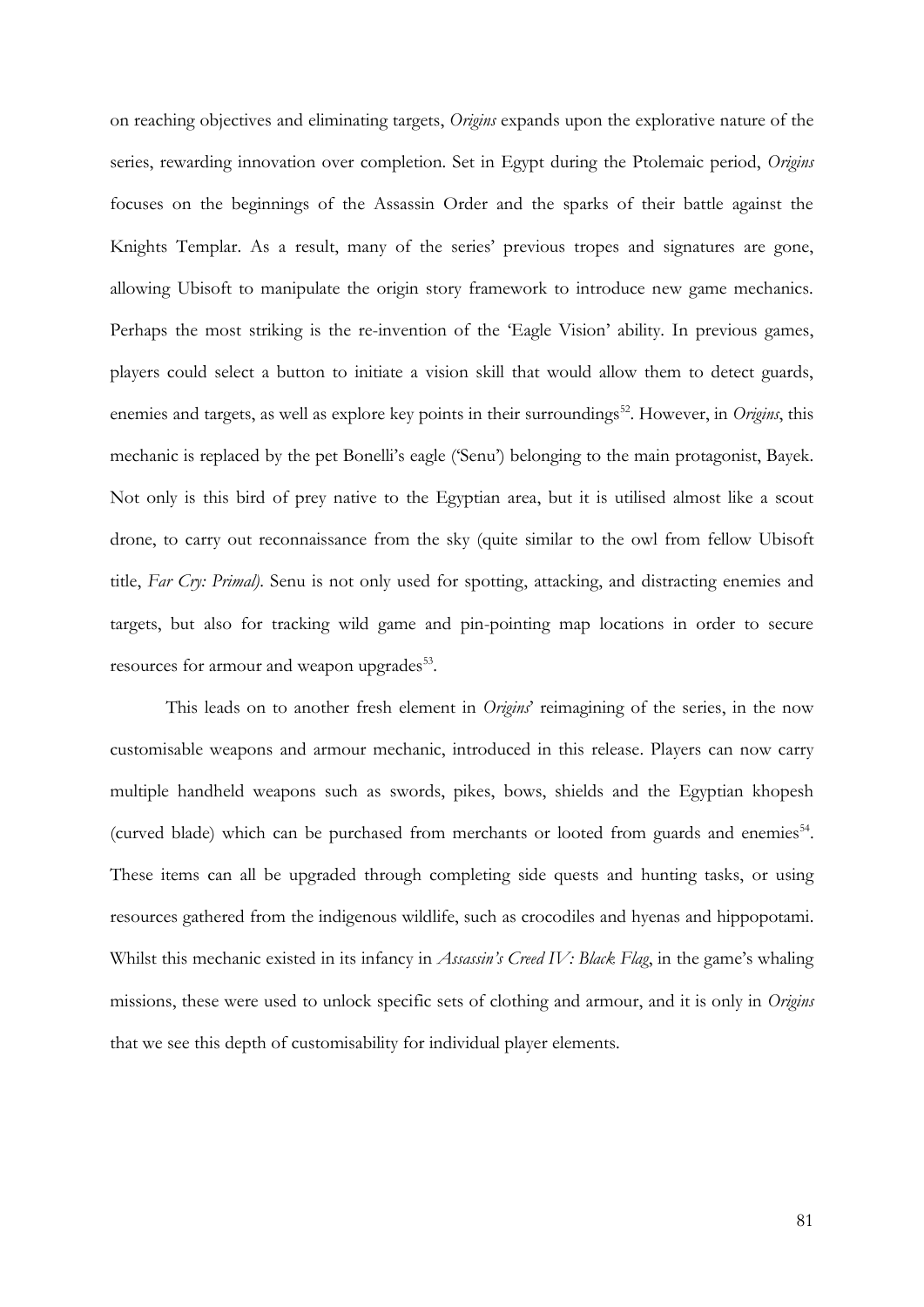

**Fig. 3.1:** Protagonist Bayek explores Alexandria in *Assassin's Creed: Origins* (2017, *Ubisoft*)

This level of crafting and character-building draws in a role-playing element to the series' action/adventure moniker, similar to other titles in the genre such as the Playstation 4 exclusive *Horizon Zero Dawn***,** and Nintendo Switch launch title, *The Legend of Zelda: Breath of the Wild*. This new customisability allows players to become truly connected to the protagonist, their surroundings and in the case of *Assassin's Creed: Origins*, the time period in which the game is set. It is this level of connection that some have highlighted as being useful for educational purposes, as the player truly feels enveloped and attached to the environment which inhabits them<sup>55</sup>.

#### *Archaeological sites and integration into gameplay*

Considering each title's historical setting, it is to be expected that each *Assassin's Creed* entry will depict respectable renderings of key historical monuments. According to Nielsen<sup>56</sup>, developer Ubisoft's research team provides the skeletal framework of the each game and its historical setting. This is especially evident in *Assassin's Creed IV: Black Flag* and *Assassin's Creed: Origins*.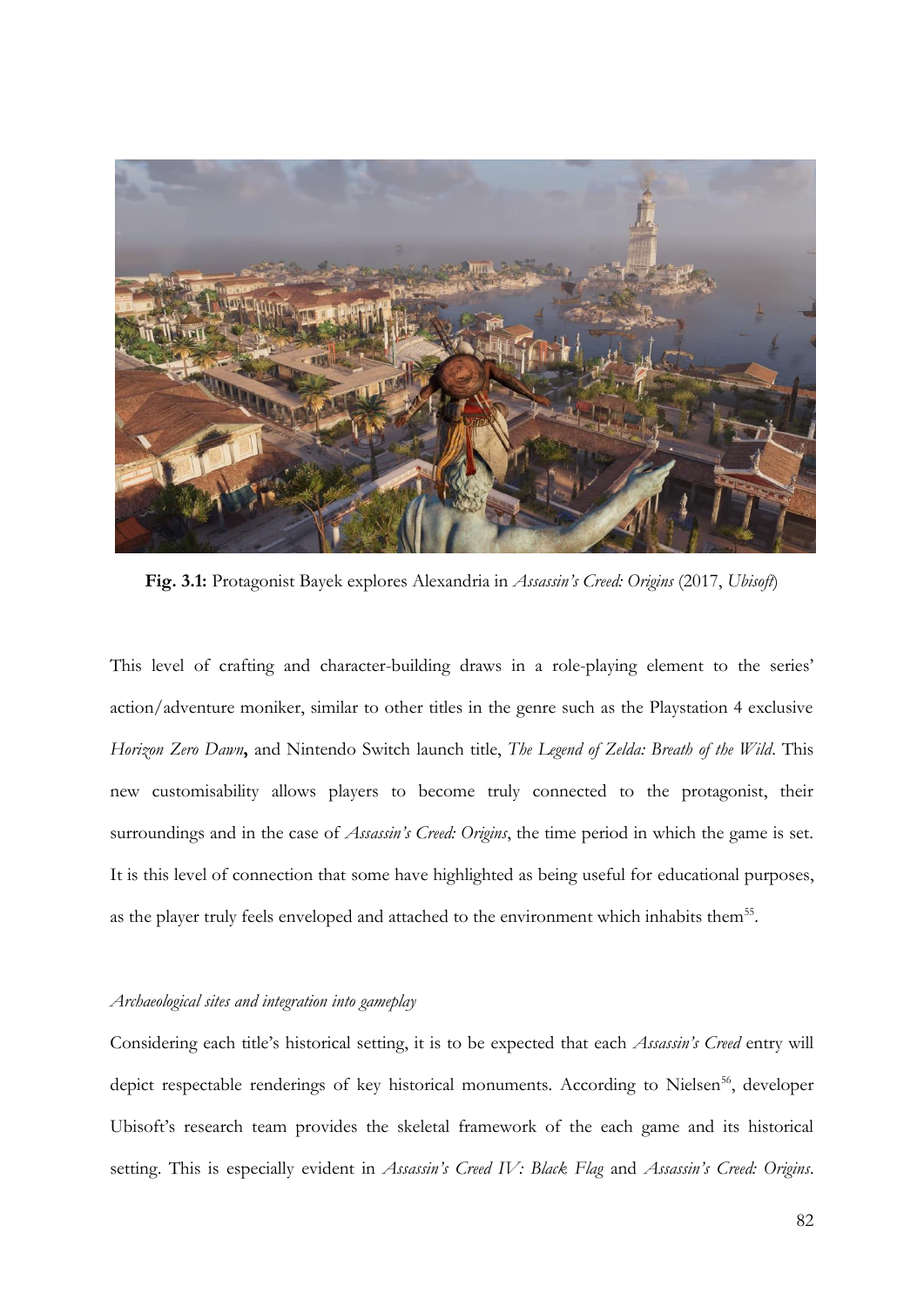*Black Flag* presents players with an in-game rendering of the Mayan site of Tulum. In the game, Tulum is where the game's protagonist, Edward Kenway, is stranded with pirate captain Charles Vane. Following an in-depth exploration of the ruins, and the introduction of a series of puzzles centred on Mayan stelae<sup>57</sup>, the player discovers that Tulum functions as the spiritual home of the titular Assassins in the area, and also houses the game's chief artefact and goal. The aforementioned Mayan stelae puzzle side-quest is also fascinating, as the player utilises actual architectural artefacts in order to complete mapping and puzzle-solving stages, giving the protagonist themselves an archaeological focus (not that we would go so far as to call the Assassin's Order an archaeological group of course!). The inclusion of such a prominent archaeological site and its integration into the story is yet another example of *Assassin's Creed*'s apparently seamless ability to merge representational authenticity with fictional gameplay<sup>58</sup>.

*Origins* of course expands on this greatly, as players are essentially given freedom to roam over the landscape of Ptolemaic Egypt and its many prominent sites. Arguably, the most spectacular locations featured in *Origins* are the Pyramids of Giza. As part of a key explorative side quest in which players are required to gather items from tombs, they can not only climb the Pyramids, but also explore their inner networks, these being depicted with reasonable accuracy<sup>59</sup>. This is due to Ubisoft not only utilising their in-house historians, but also from working with external archaeologists, including Egyptologists Jean-Claude Golvin and Mark Lehner. Golvin in particular was apparently very involved in mapping key locations in the game, and provided drawings, schematics and maps, including of the Giza Plateau and its iconic monuments<sup>60</sup>. Not only is this a key example of crucial interactions between archaeologists and game developers, but shows the aspirations of some developers to provide players with as authentic a historical representation as possible. This in turn helps to generate an immersively authentic experience.

Franchise historian Maxime Durand and game director Ashraf Ismail both explained, in a recent interview, that the *Assassin's Creed* series, and *Origins* in particular, might not be the most accurate of historical portrayals among digital games, but that Ubisoft and each subsequent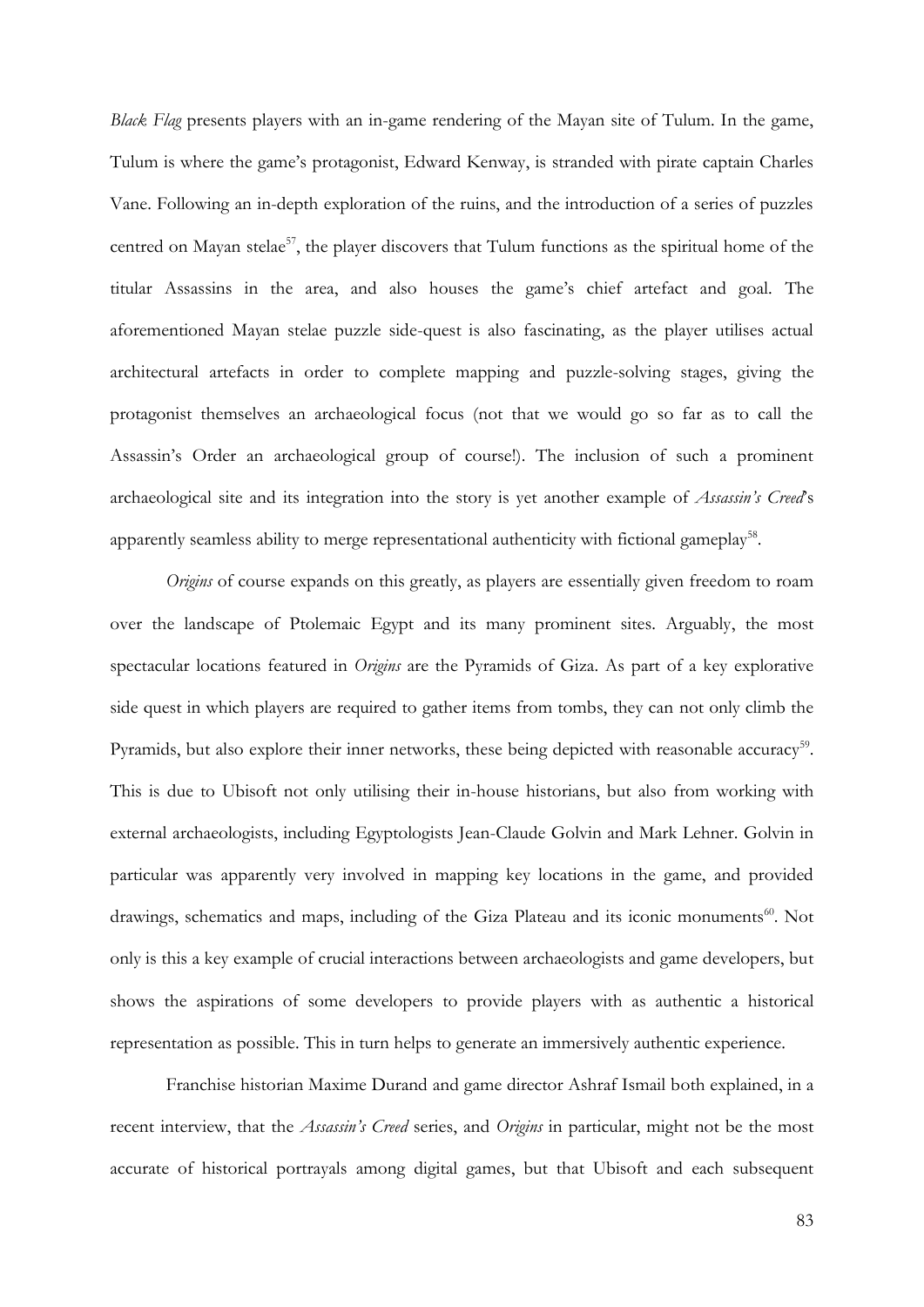development team aims for each entry to be as authentic a player experience as possible<sup>61</sup>. This can be seen most clearly in Ubisoft's latest downloadable content (DLC) for *Origins*, the aptly named 'Discovery Mode'<sup>62</sup>. This newly developed game mode essentially transforms Origins into a fully playable virtual museum. The mode removes the story, combat and mission objectives, leaving the player to roam the landscape and view iconic monuments and archaeological sites at their own leisure. The DLC currently features 75 guided tours for players to experience, each peppered with checkpoints. Players can also utilise this mode in order to learn about practices such as mummification, or to explore the hidden rooms of the Great Library of Alexandria<sup>63</sup>. The value of this mode as an educational tool is deliberate, and is being recognised widely. Ubisoft supplied secondary schools with early versions of Discovery Mode in order to collect feedback, which was overwhelmingly positive from younger students, allegedly helping them retain greater amounts of information about the time period<sup>64</sup>. Durand also states that this Discovery Mode is simply the start of a greater effort to use the *Assassin's Creed* games as an immersion tool, taking their value above simply enjoying the series' already intricate plotlines<sup>65</sup>.

The fact that Durand recognises this is vital, as when a series as prominent as *Assassin's Creed* gains global recognition for its historical settings, it is also placed under more detailed scrutiny. An example of this is an article by Sawula<sup>66</sup>. Writing for the online blog 'Play the Past', Sawula is one of the few authors<sup>67</sup> that has held *Assassin's Creed* up to critical standards, utilising the third (*Assassin's Creed III*) and fourth (*Assassin's Creed IV: Black Flag*) entries as prime examples. Durand and Ismail's own statements, to the effect that they aim with each entry for an authentic experience which does not always equal complete historical accuracy<sup>68</sup>, do need to be borne in mind. However, writing of *Black Flag*, Sawula states that '*Assassin's Creed* is not good history', highlighting as problematic the focus on a singular historical perspective, which developer Ubisoft appears to present as fact. In *Assassin's Creed IV*, the player controls fictional sailor-turned-pirate captain Edward Kenway, who chooses to rebel against the naval forces of Britain and Spain, depicting piracy and its Golden Age as a key bastion of freedom and liberty<sup>69</sup>.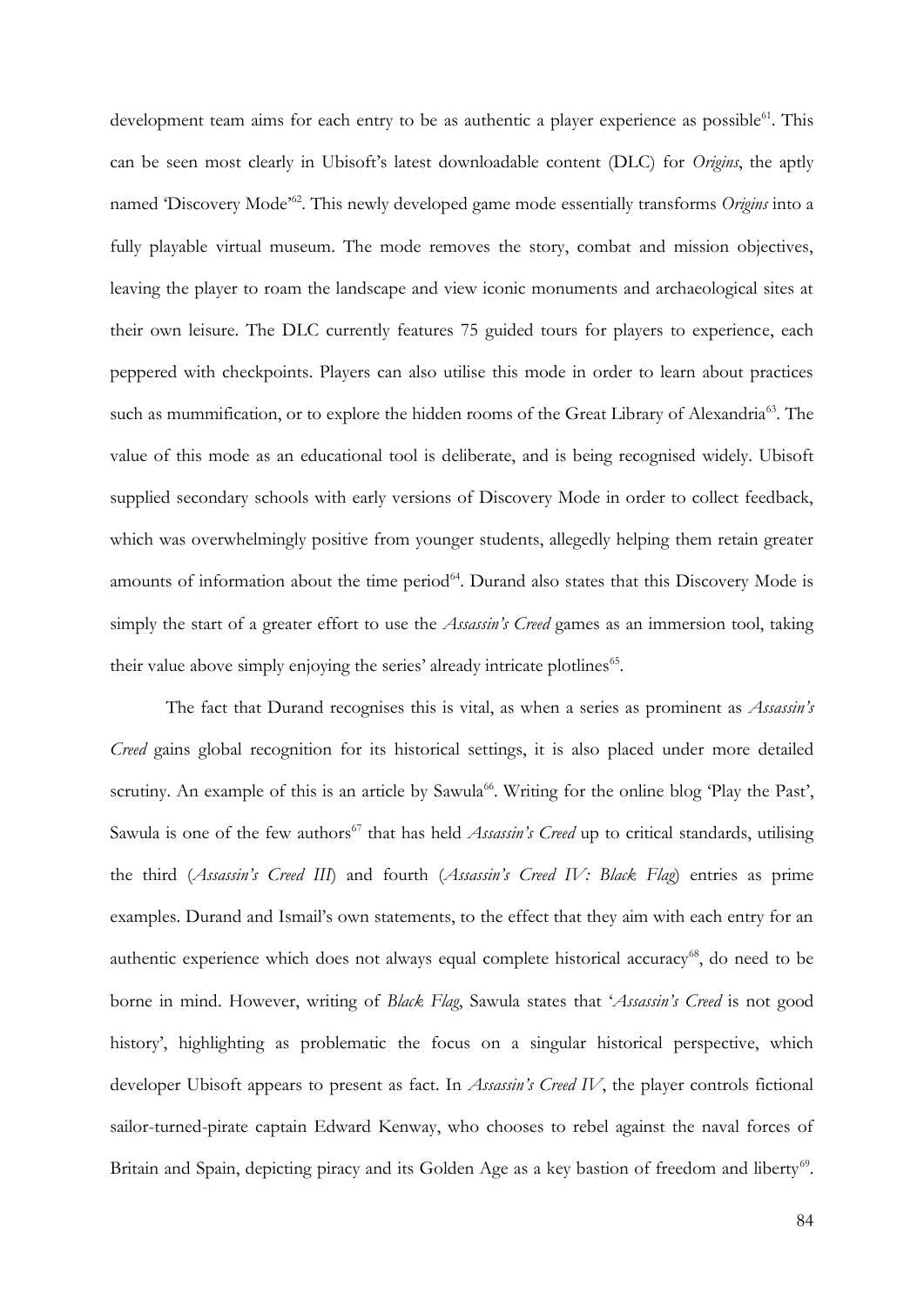While it is clear that sailors and civilians alike turned to piracy for a variety of reasons, the game instead portrays pirates as a rather democratic force – again, a recognizable trope (cf. the tv series *Black Sails*), but of questionable authenticity, at the intersection of both representational and experiential modes.

The central issue that Sawula highlights is that Ubisoft claim to be presenting 'true stories' against the backdrop of historical fiction. Combining this with the overarching narrative of the *Assassin's Creed* series, it is implied that the player is replaying events as they occurred, and that their presence has no true bearing on history in the grander scheme of the game's narrative<sup>70</sup>. Connecting this with the overarching framework of revolutionary good vs. authoritarian evil, Sawula claims that each game confirms popular opinions of each era and that player's expectations are never challenged. However, we need to bear in mind Hussey's remark that the *Assassin's Creed* series are certainly not the first games to utilise historical and archaeological settings, but that they are arguably the most popular<sup>71</sup>. Why are they so successful? Harris highlights that whilst the series may at times function on a superficial level of engagement, it is still dangerous to dismiss them as 'just games', and class them as lower than historical literature/film/television<sup>72</sup>. Harris, Nielsen, and Hussey all share a common view, that in representing and rendering our world and the human past, video games must be considered seriously, as the narrative driving force of the digital age<sup>73</sup>. Indeed, the developers of the *Assassin's Creed* series are perhaps among the first to take this role seriously, and start to leverage it to do precisely what Sawula demands, and challenge expectations as the series moves on.

This balance between their striving for authenticity, and the critical questioning of accuracy, is also perhaps why Ubisoft have chosen time periods that are slightly more ambiguous and unfamiliar, to allow greater manipulative potential. Whilst the Ptolemaic Egyptian setting of *Origins* might include some of the more iconic monuments of world archaeology, the era itself was chosen for its relative lack of familiarity, which in turn allows the developers greater creative freedom<sup>74</sup>. However, this is not to say that Ubisoft have run roughshod over this ancient setting,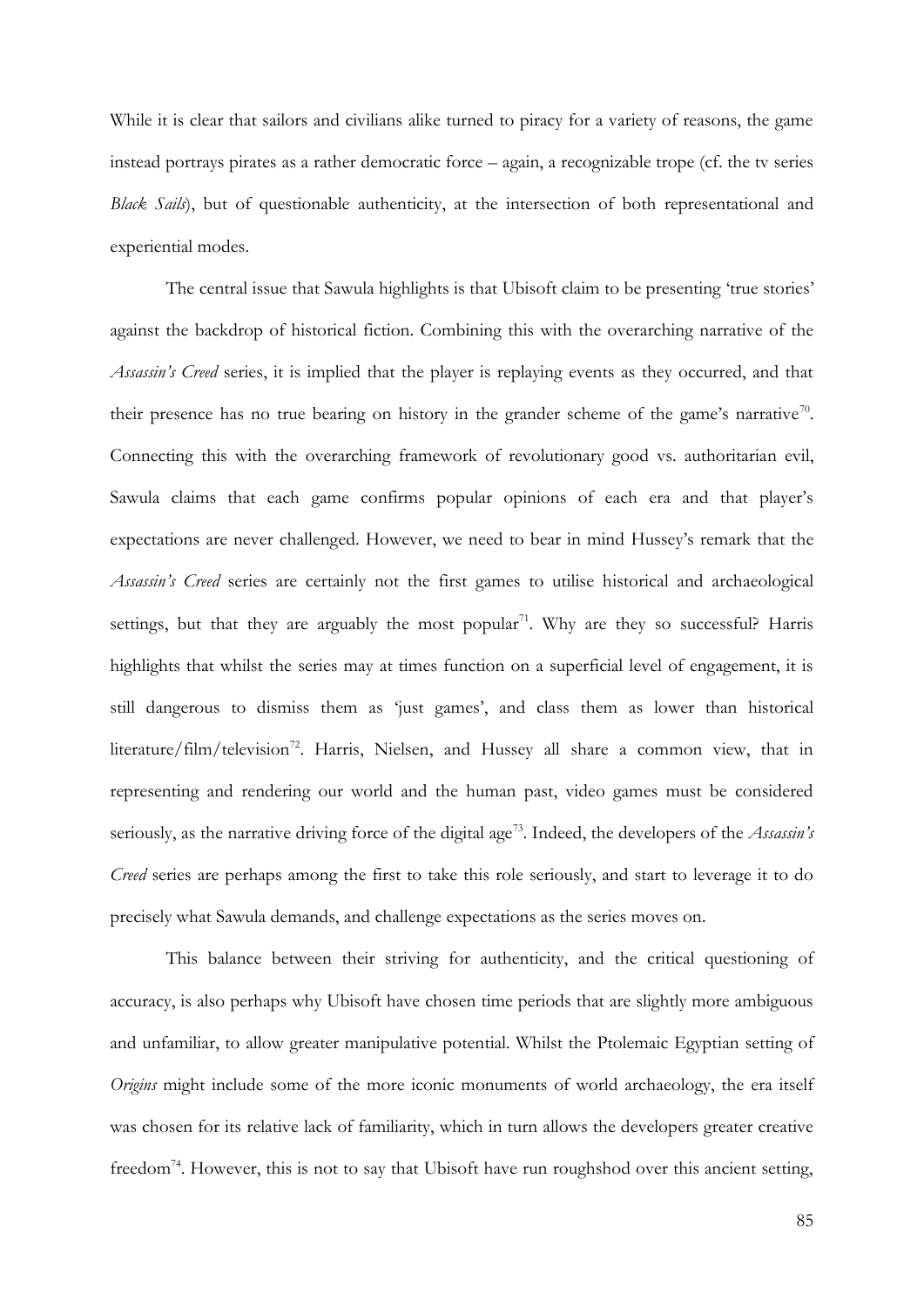as is displayed by their collaboration with leading experts in the field, as well as a solid grounding in factual research before enveloping this into the wider *Assassin's Creed* narrative.

#### **Conclusion: the value of critical gaming**

The two contrasting case-studies that we have examined in this paper highlight that different games help us to think through the interactions between authenticity of representation and of experience, and what these mean for the relationship between contemporary people – including archaeologists – and the past. These insights are helpful for archaeologists and historians in considering their own imaginative reconstructions of past worlds, and indeed their own practices<sup>75</sup>, of research as well as of teaching. Beyond the academy, there is room for optimism about the direction of travel which the *Assassin's Creed* series seems to point towards. A decade ago, when games studies in archaeology were taking off, it was easy to feel that it was a sub-field destined not only for the scorn of many peers, but also for being completely ignored by the commercialised behemoth of the global games industry. Yet the recent developments in the *Assassin's Creed* franchise show that there is a wide, and critical, public out there to whom software companies want to direct increasingly 'authentic' (representationally and experientially) games. Those companies are therefore also increasingly interested in engaging with archaeologists and historians. That makes it all the more important that we nurture a sympathetic, but also of course critical, attitude to games more widely among the scholarly community. At the time of writing, *Assassin's Creed: Odyssey* is forthcoming as the next instalment in the series, to be released in October 2018. What that game brings to the debate, and how, or if, other major commercial games take up some of the challenges that the series has laid down, remains to be seen. There can be little doubt, though, that gaming will be a crucial narrative form in the 21<sup>st</sup> century; as much as new archaeological techniques or theoretical paradigms, and therefore, they should be seen as the future of the past.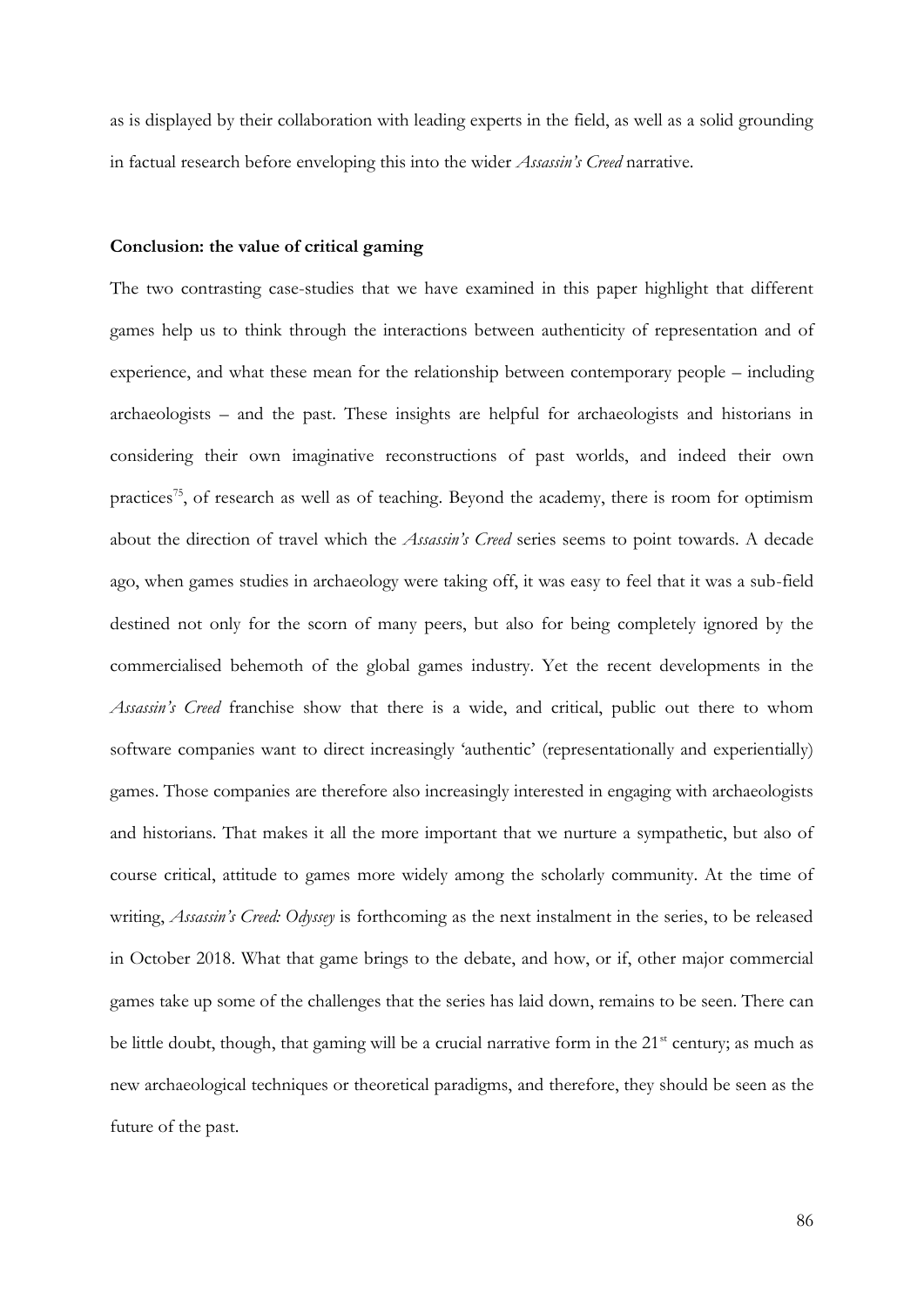#### **Notes**

- The authors would like to thank Christian Rollinger for his invitation to contribute to the volume, and helpful comments on the paper, along with Adam Chapman. TF thanks Andrew Gardner, Gabriel Moshenska, Tim Schadla-Hall, Khalid Winter, Charlotte Frearson, Ben Hiam, Luke McGarey and the UCL Institute of Archaeology. AG thanks my co-author and members of the Interactive Pasts network for fruitful discussions of issues discussed in this paper. Portions of this work originally formed part of a dissertation by Tristan French entitled 'Playing Through The Past – An Analysis of Video Games as a method of Public Engagement with Archaeology', submitted as part of an MA in Public Archaeology at the UCL Institute of Archaeology in 2016.
- <sup>2</sup> For the term, see Reinhard 2018 and cf. Rollinger, this volume.
- <sup>3</sup> Cf. Chapman, Foka & Westin 2017.
- E.g. McGonigal 2012.
- E.g. the Interactive Pasts network, which originated in Leiden, http://interactivepasts.com/.
- Cf. Holtorf 2005, 135-44; Rollinger 2017; Winnerling 2014.
- Hong 2015.
- <sup>8</sup> Cf. Fogu 2009; Uricchio 2005.
- E.g. Graham 2014.
- E.g. Spring 2015.
- E.g. Gardner 2012.
- Nichols 2014.
- VGChartz 2018.
- Fiscal Times 2013.
- Nichols 2014.
- *Ibid.*
- *Ibid.*
- Hingley and Unwin 2006.
- <sup>19</sup> Nichols 2014 and cf. Beavers, this volume.
- Cf. Salvati and Bullinger 2013.
- Nichols 2014.
- Salvati and Bullinger 2013.
- Nichols 2014; cf. Lowe 2009.
- Nichols 2014.
- *Ibid.*; cf. Woolf 2011.
- Antunes 2013.
- *Ibid.*
- Hoggins 2013.
- *Ibid.*
- Jenkins 2013; cf. Maiberg 2014. Nichols 2014.
- Walton 2013.
- Nichols 2014. Hoggins 2013. Walton 2013.
- Walton 2013.
- Salvati and Bullinger 2013, 159-60.
- Cf. Copplestone 2017.
- Cf. Dow 2013.
- Rollinger 2017. Salvati and Bullinger 2013, 158-9.
- Salvati and Bullinger 2013, 160-1.
- Gardner 2007. Graham 2014. Sotamaa 2010.
- Dow 2013.
- Cf. Uricchio 2005. Vowinckel 2009.
- Hong 2015, 42-6.
- *Ibid.*
- *Ibid.*, 50-1.
- Makuch 2016. Seibert 2014.
- Stuart 2010.
- Hussey 2014a.
- Cf. Gardner 2007.
- Hussey 2014a. Sawula 2013.